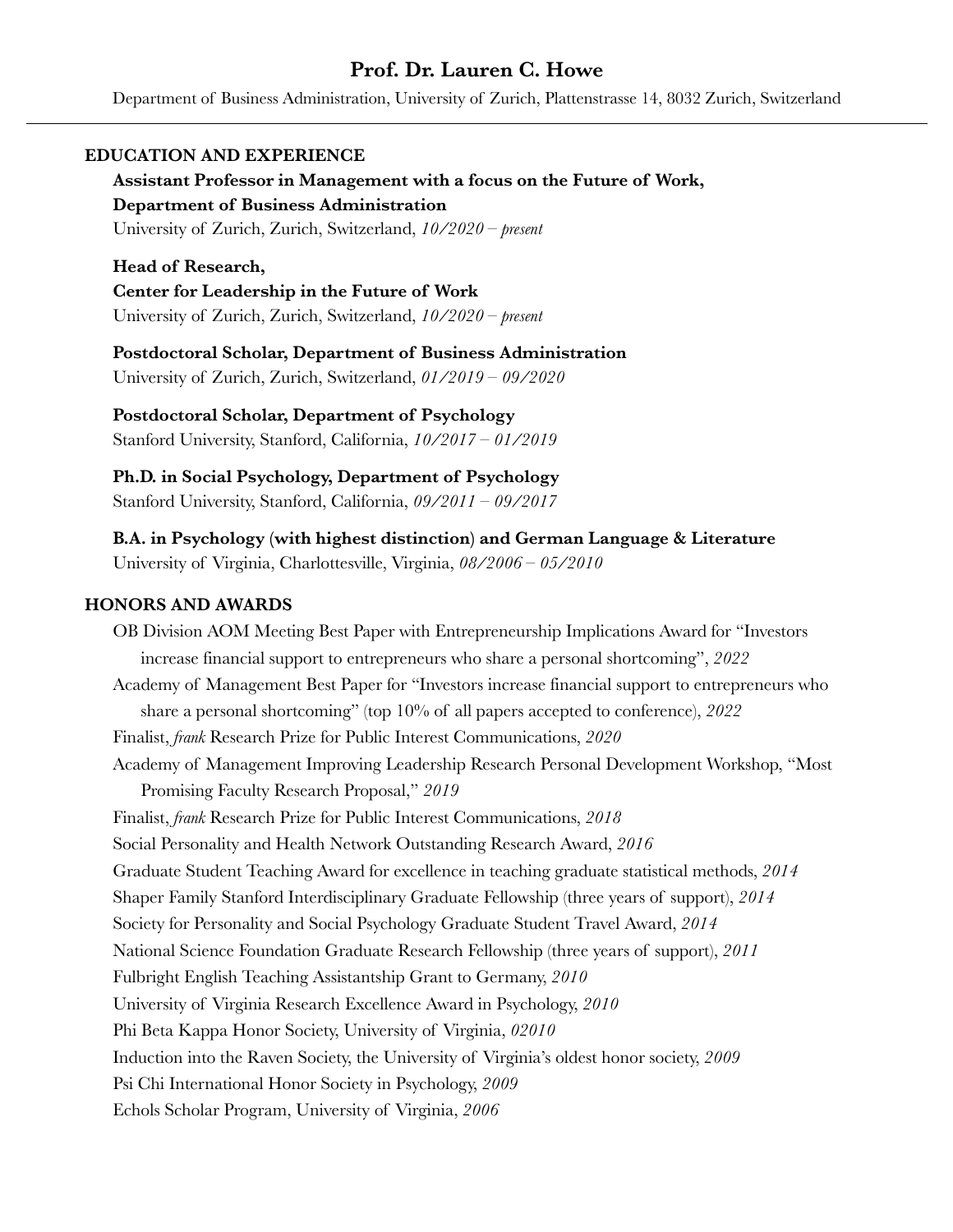#### **RESEARCH GRANTS**

Digital Society Initiative Seed Funding for project "Testing digital mini-interventions for fostering emotional intelligence in work groups" (CHF 24,000, PI: Vera Hampel), *2021* DIZH Infrastructure & Labs Grant for Future of Work Virtual Reality Lab (CHF 300,000), *2021* Digital Society Initiative Seed Funding for project "Mapping global visions of the future of work" (CHF 25,000), *2020* University of Zurich Postdoc Forschungskredit Fellowship for project "The power of flaws: How exposing shortcomings can benefit leaders" (CHF 110,274), *2019* Robert Wood Johnson Foundation (\$504,857, PI: Dr. Alia Crum), *2017* Stanford School of Medicine Presence Center Research Grant (\$4,500), *2016* Stanford Vice Provost for Graduate Education Graduate Research Opportunity (\$4,500), *2016* Stanford Psychology Department Dissertation Research Funds (\$4,000), *2016* Stanford Diversity Dissertation Research Opportunity (\$5,000), *2016* Foundation for the Science of the Therapeutic Encounter Research Grant (\$5,000), *2016* Norman H. Anderson Research Fund Grant (\$1,000), *2015* Stanford School of Medicine Presence Center Research Grant (\$4,450), *2015* Stanford Psychology Department Pilot Data Research Grant (\$8,000), *2015* Undergraduate Research Grant for independent psychology research (\$500), *2010*

## **TEACHING GRANTS**

University of Zurich Competitive Teaching Fund (CHF 33,100), *2020* University of San Francisco, College of Arts & Sciences Teaching Development Fund (\$968), *2016*

## **KEY PEER-REVIEWED PUBLICATIONS**

- **Howe, L.C.,** Hardebeck, E.J., Eberhardt, J., Markus, H., & Crum, A.J. (in press). Patients' physical responses to healthcare treatments are influenced by provider race and gender. *Proceedings of the National Academy of Sciences.*
- **Howe, L.C.,** Carr, P.B., & Walton, G.M. (2021). Normative appeals motivative people to contribute to collective action problems more when they invite people to work together toward a common goal. *Journal of Personality and Social Psychology, 121*(2), 215-238*.*
- **Howe, L.C.,** MacInnis, B., Krosnick, J.A., Markowitz, E., & Socolow, R. (2019). Acknowledging uncertainty impacts public acceptance of climate scientists' predictions. *Nature Climate Change, 9,* 863- 867*.*
- **Howe, L.C.,** Goyer, J.P., & Crum, A.J. (2017). Harnessing the placebo effect: Exploring the influence of physician characteristics on placebo response. *Health Psychology, 36*(11), 1074-1082.
- **Howe, L.C.,** & Monin, B. (2017). Healthier than thou? "Practicing what you preach" backfires by increasing anticipated devaluation. *Journal of Personality and Social Psychology, 112*(5), 718-735*.*
- **Howe, L.C.,** & Krosnick, J.A. (2017). Attitude strength. *Annual Review of Psychology, 68,* 6.1-6.25.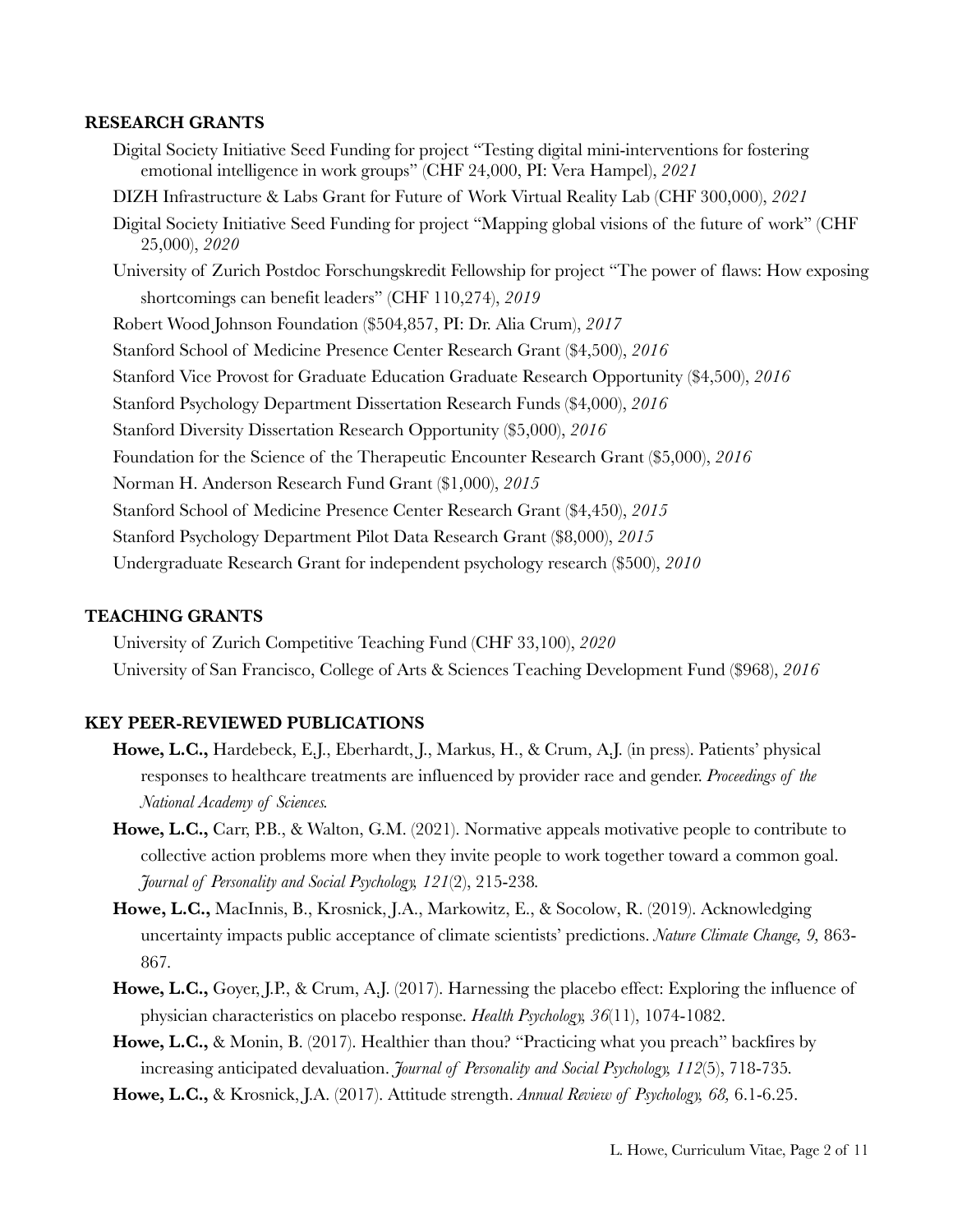#### **ADDITIONAL PEER-REVIEWED PUBLICATIONS**

- **Howe, L.C.,** Schumann, K., & Walton, G.M. (in press). "Am I not human?" Reasserting humanness in response to group-based dehumanization. *Group Processes and Intergroup Relations.*
- Ruvimova, A., Lill, A., Gugler, J., **Howe, L.C.,** Huang, E., Murphy, G., & Fritz, T. (2022). An exploratory study of productivity perceptions in software teams. *Proceedings of the International Conference on Software Engineering (ICSE'22), Pittsburgh, PA, USA, 22 May 2022 – 27 May 2022.* Advance online publication. (A+ computer science conference.)
- **Howe, L.C.,** & Menges, J.I. (2021). Remote work mindsets predict emotions and productivity in home office: A longitudinal study of knowledge workers during the Covid-19 pandemic. *Human-Computer Interaction.* Advance online publication.
- Khan, S.\*,& **Howe, L.C**.\* (2021). Concern for the transgressor's consequences: An explanation for why wrongdoing remains unreported. *Journal of Business Ethics, 173*, 325-344*.*
- Sparkman, G., **Howe, L.C.,** & Walton, G.M. (2021). How social norms are often a barrier to addressing climate change but can be part of the solution. *Behavioural Public Policy, 5*(4), 528-555*.*
- Leibowitz, K.A., **Howe, L.C.,** & Crum, A.J. (2021). Changing mindsets about side effects. *BMJ Open, 11*(2), e040134*.*
- Hughes, G., Musco, P., Caine, S., & **Howe, L.C.** (2020). Lower limb asymmetry after anterior cruciate ligament reconstruction in adolescent athletes: A systematic review and meta-analysis. *Journal of Athletic Training, 55*(8), 811-825*.*
- Bradway, M., Leibowitz, K., Garrison, K.A., **Howe, L.C.,** & Årsand, E. (2020). Qualitative evaluations of mHealth interventions: Current gaps and future directions. *Studies in Health Technology and Informatics, 270,* 1041-1045.
- **Howe, L.C.,** Leibowitz, K.A., & Crum, A.J. (2019). When your doctor "gets it" and "gets you": The critical role of competence and warmth in the patient-provider interaction. *Frontiers in Psychiatry, 10*, 475.
- Abeles, A., **Howe, L.C.,** Krosnick, J.A., MacInnis, B. (2019). Perception of public opinion on global warming and the role of opinion deviance. *Journal of Environmental Psychology, 63,* 118-129.
- **Howe, L.C.,** Leibowitz, K.A., Perry, M.A., Bitler, J., Block, W., Kaptchuk, T., Nadeau, K., & Crum, A.J. (2019). Changing patient mindsets about non-life-threatening symptoms during oral immunotherapy: A randomized clinical trial. *Journal of Allergy and Clinical Immunology: In Practice, 7*(5), 1550-1559*.*
- **Howe, L.C.,** Hardebeck, E.J., Leibowitz, K.A., & Crum, A.J. (2019). Provider demeanor impacts perceptions of visit length. *Journal of General Internal Medicine, 34*(2), 182-182.
- **Howe, L.C.,** & Dweck, C.S. (2016). Changes in self-definitions impede recovery from rejection. *Personality and Social Psychology Bulletin, 42*(1), 54-71.

*\* denotes equal first authorship.*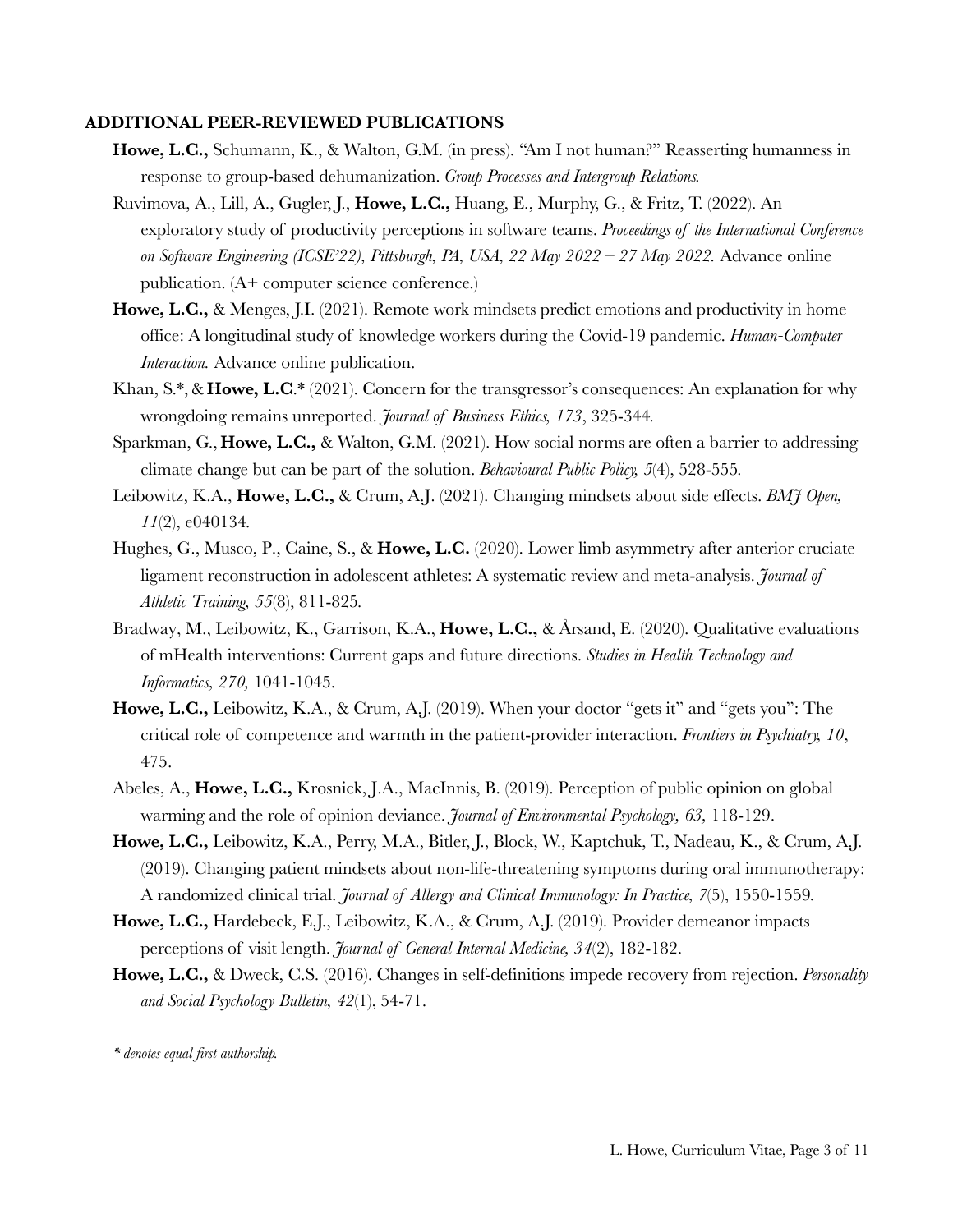#### **PAPERS UNDER REVIEW OR REVISION**

[Note: actual titles redacted to preserve blind review]

- **Howe, L.C.,** Giurge, L.M., Wagner, A.F., & Menges, J.I. (1st round revision at *Academy of Management Discoveries.*) [When business leaders express concerns about people in a crisis.]
- **Howe, L.C.,** & Menges, J.I. (1st round revision at *Organizational Behavior and Human Decision Processes.*) [When business leaders share their flaws.]
- McBride, A., Gooty, J., **Howe, L.C.,** & Banks, G. (under review at the *Leadership Quarterly*). [Assumptions in research on leadership and identity.]

#### **PRACTITIONER-ORIENTED PUBLICATIONS**

- **Howe, L.C**., Jachimowicz, J., & Menges, J.I. (2022). To retain employees, support their passions outside work. *Harvard Business Review (digital edition).*
- **Howe, L.C**., Menges, J.I, & Monks, J. (2021). Leaders, don't be afraid to talk about your fears and anxieties. *Harvard Business Review (digital edition).*
- **Howe, L.C**., Jachimowicz, J., & Menges, J.I. (2021). Your job doesn't have to be your passion. *Harvard Business Review (digital edition).*
- Khan, S., & **Howe, L.C**. (2020). When work feels like family, employees keep quiet about wrongdoing. *Harvard Business Review (digital edition).*
- Gloor, J.L., **Howe, L.C**., De Cremer, D., & Yam, K.C. (2020). The funny thing about robot leadership… *European Business Review.*
- **Howe, L.C**., Whillans, A., & Menges, J.I. (2020). How to (actually) save time when you're working remotely. *Harvard Business Review (digital edition).*

## **OP-ED ARTICLES**

- **Howe, L.C**., & Leibowitz, K.A. (2019). Can a nice doctor make treatments more effective? *The New York Times.*
- **Howe, L.C**. (2017). When your doctor is fitter than you are. *The New York Times.*
- **Howe, L.C**. (2016). Why is it so tough for some to exercise the ghosts of their romantic pasts? *The Conversation.*
- **Howe, L.C**. (2016). A self-improvement secret: Work on strengths. *Scientific American.*
- **Howe, L.C**. (2016). Why some people take break-ups harder than others. *The Atlantic.*

## **WHITE PAPERS AND REPORTS**

**The Chief People Officer of the Future: How is the top people management role changing as the world of work evolves?** (2022). *Jointly authored by the University of Zurich and The Adecco Group. \* covered by Forbes in article "Meet the New Chief People Officer – Protector of Culture, Change and Now Data"*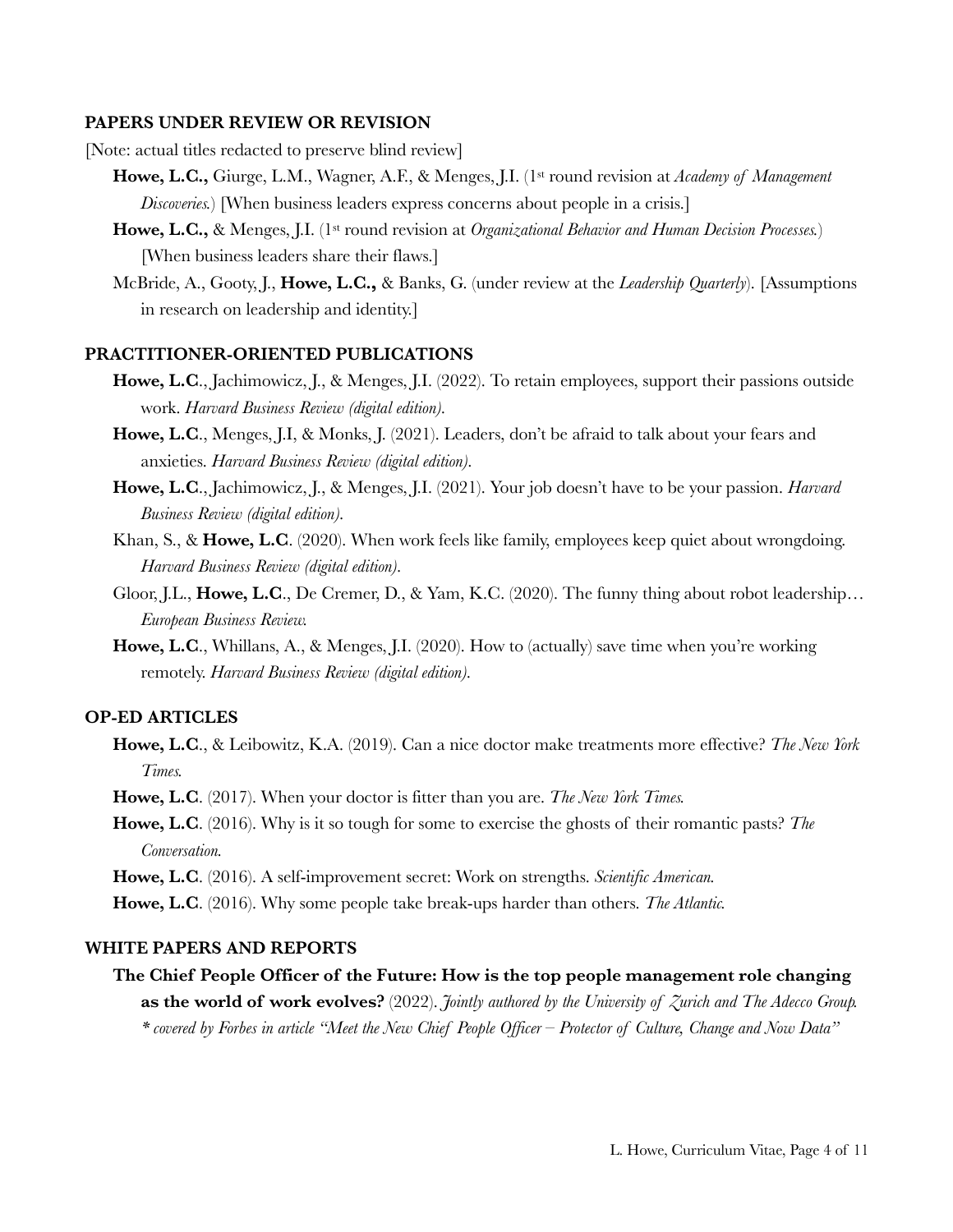#### **BOOK CHAPTERS**

**Howe, L.C., &** Krosnick, J.A. (2022). The psychology of public opinion. In Osborne, D., & Sibley, C.G. (Eds.), *Cambridge Handbook of Political Psychology* (pp. 104-117)*.* Cambridge, England: Cambridge University Press.

# **SELECTED WORKING PAPERS**

- **Howe, L.C.,** Hentrup, L.J., & Menges, J.I. Mental representations of the future of work.
- **Howe, L.C.,** Menges, J.I, & Coté, S. The effects of CEO disclosures of working in lower-status jobs.
- **Howe, L.C.,** & Menges, J.I. Mindsets about socioemotional skills are more fixed.
- **Howe, L.C.** An individualistic lens to productivity predominates over a relational lens.
- **Howe, L.C.\*,** Bastardoz, N.\*, & Menges, J.I. When disclosing flaws increases leaders' perceived charisma.
- **Howe, L.C.,** Shepherd, S., Warren, N.B., Mercurio, K.R., & Campbell, T.H. Dual concern: Effectively criticizing groups for wrongdoing.
- Menges, J.I, **Howe, L.C.,** De Schutter, L., & Kern, S. Emotional capital in work relationships: Do daily positive interactions with supervisors buffer employees against set-backs at work?
- Khan, S., **Howe, L.C.,** & Dang, T. Stereotypes of professional women with Southern California accents.

# **INVITED ACADEMIC TALKS**

University of Pittsburgh, Social Action Lab University of Zurich, Inaugural Lecture Digitalization Initiative of Zurich Universities (DIZH) Exchange Days Stanford University, Mind & Body Lab Harvard University, Behavioral Insights Group PhD Workshop Stanford University, Political Psychology Research Group University of San Francisco, USF Honors College University of Zurich, Department of Business Administration University of Exeter Business School Rotterdam School of Management, Erasmus University Western Washington University, Department of Psychology University of San Francisco, Cognitive Psychology University of British Columbia, Health Psychology University of Washington, Tacoma, Department of Nursing & Healthcare Leadership Southern Oregon University, Department of Psychology University of Virginia, Frank Batten School of Leadership and Public Policy California State University, Los Angeles, Department of Psychology Chapman University, Department of Psychology University of Washington, Social Psychology Stanford University, Department of Psychology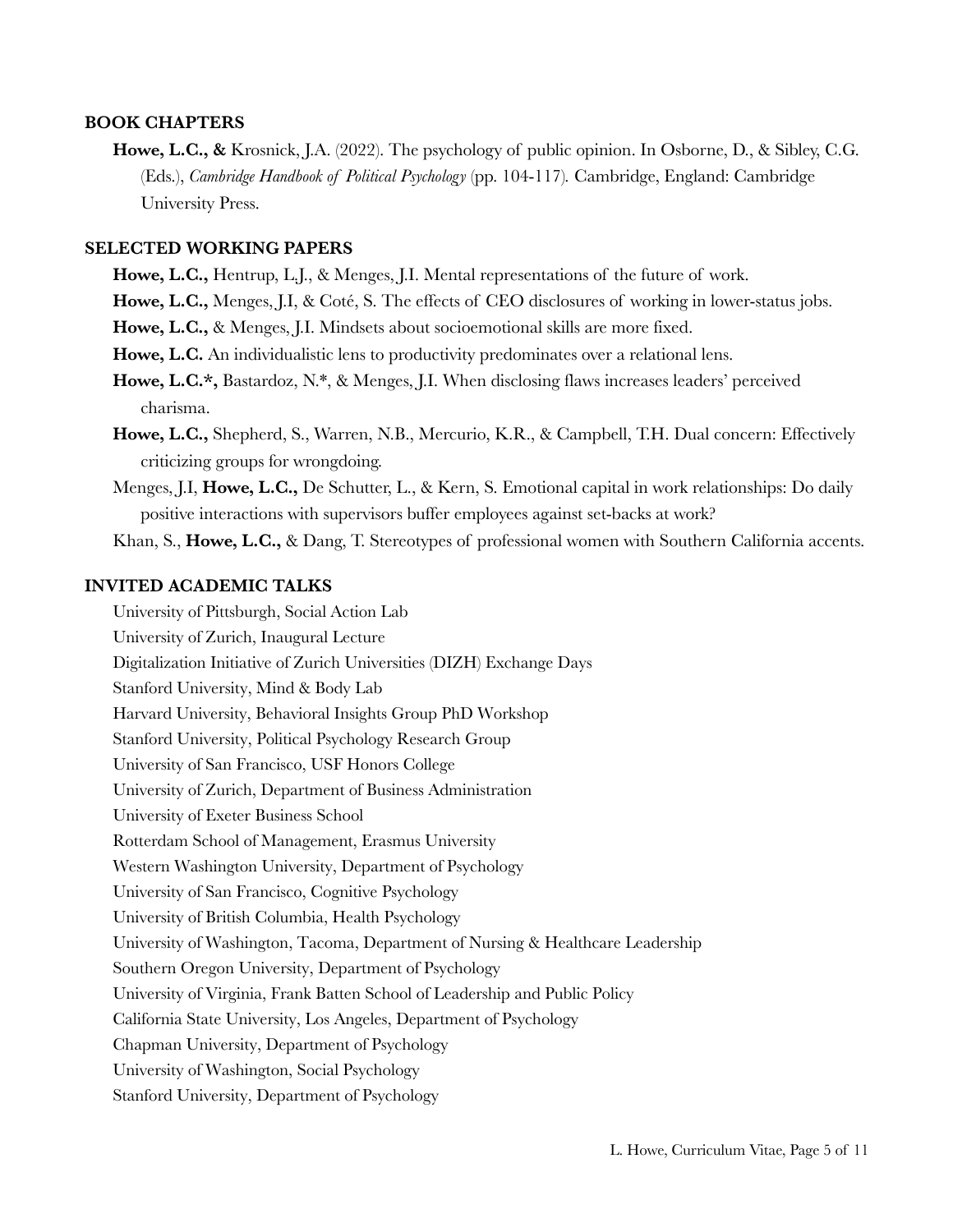#### **INVITED BUSINESS TALKS**

aspaara Algorithmic Solutions AG, AI Resource Planning Summit British-Swiss Chamber of Commerce, panel on "Transforming work" Curve, panel on "Humanity through the pandemic: Business as unusual" Microsoft, EMEA Meeting Lumos Labs, San Francisco National Press Club, Washington, D.C.

#### **ACADEMIC WORKSHOPS**

- **Howe, L.C.,** Giurge, L.M., & Menges, J.I. (08/2022). *Shaping the research agenda on the future of work.* Personal Development Workshop at the annual meeting of the Academy of Management.
- **Howe, L.C.,** & Menges, J.I. (08/2021). *Shaping a new research agenda on the future of work.* Personal Development Workshop at the annual meeting of the Academy of Management.

## **ORAL CONFERENCE PRESENTATIONS**

**Howe, L.C**., & Menges, J.I. (08/2022). *Investors increase financial support to entrepreneurs who share a personal shortcoming.* Annual meeting of the Academy of Management.

> **\* won the OB Division Best Paper with Entrepreneurship Implications Award \* selected as a Best Paper (top 10% of all papers accepted to conference)**

- **Howe, L.C**., Giurge, L.M., Wagner, A.F., & Menges, J.I. (08/2022). *The economic value of acknowledging human costs: CEO crisis response, analyst trust, and company performance on the stock market.* Annual meeting of the Academy of Management.
- **Howe, L.C**., Giurge, L.M., Wagner, A.F., & Menges, J.I. (07/2022). *The human cost of Covid-19: CEO acknowledgment of the costs of crisis and its effect on company value during economic turbulence.* Wellbeing Research & Policy Conference, University of Oxford.
- **Howe, L.C**., Menges, J.I., & Côte, S. (05/2022). *When CEOs used to take your order: The effect of CEO disclosure of experience in "unglamorous" jobs on CEO approval ratings.* 5th Interdisciplinary Perspectives on Leadership Symposium.
- Telaak, S. H., **Howe, L.C.,** & Persky, S. (04/2022). *Influence of physician weight on attitudes toward genetic information about common health conditions.* Proceedings of the Annals of Behavioral Medicine conference, *56,* S311.
- **Howe, L.C.,** Carr, P.B., & Walton, G.M. (02/2022). *Normative appeals are more effective when they invite people to work together toward a common cause.* Meeting of the Society for Personality and Social Psychology.
- McBride, A., Gooty, J., & **Howe, L.C.** (11/2021). *Social identity theory and leadership in the neoliberal organization: Challenges and new directions.* Southern Management Association Annual Meeting.

#### **\* won the Best Doctoral Paper award for the Human Resources/Careers track**

Mercurio, K., Warren, N., Campbell, T., **Howe, L.C**., & Shepard, S. (10/2021). *Showing dual concern: The world needs to learn how to criticize with care.* Association for Consumer Research Conference.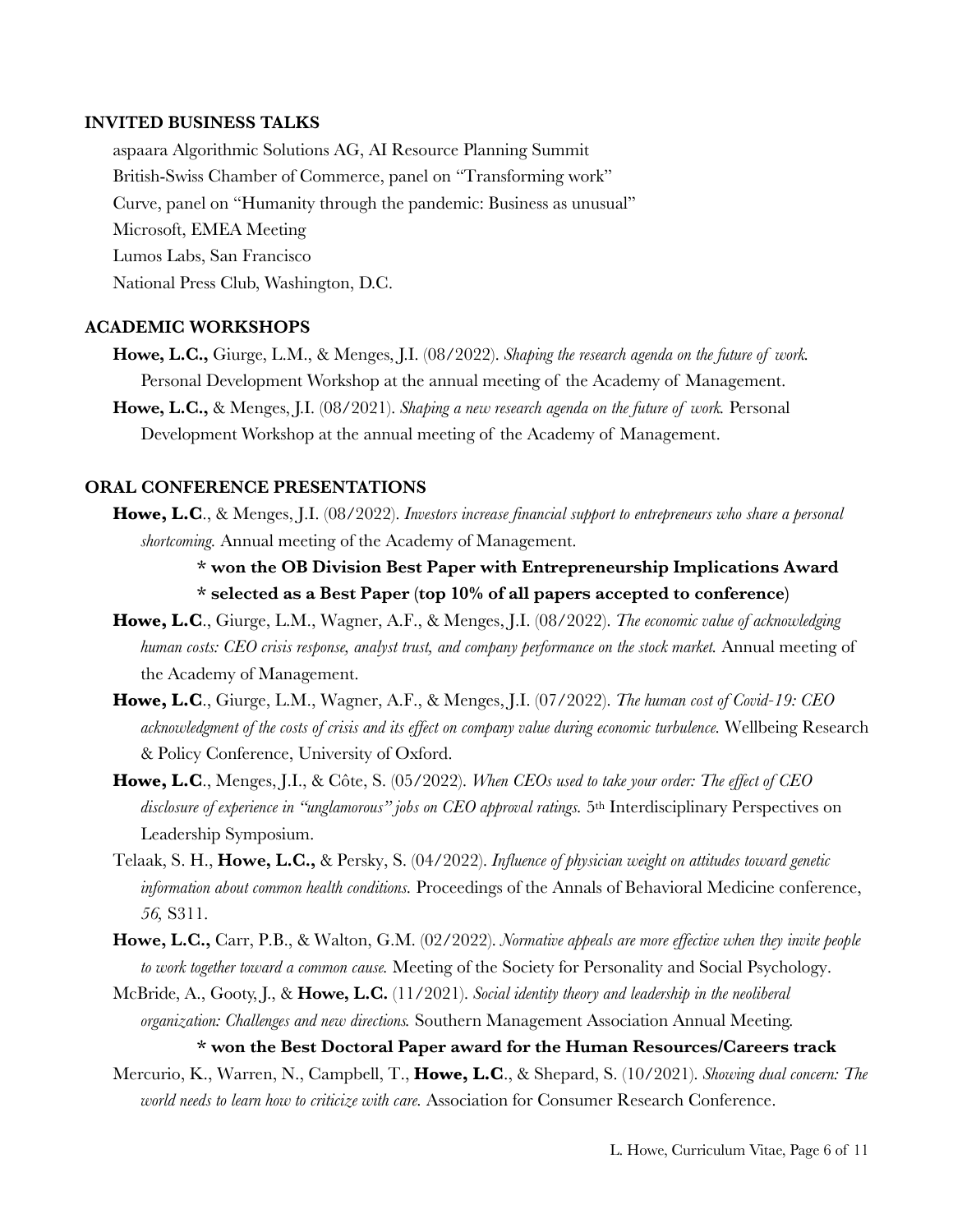#### *ORAL CONFERENCE PRESENTATIONS, continued*

- **Howe, L.C.,** Hentrup, L.J., & Menges, J.I. (08/2021). *The future of work: Mental representations of a changing world of work.* Annual meeting of the Academy of Management.
- Menges, J.I., **Howe, L.C**., De Schutter, L. & Kern, S. (04/2021). *Emotional capital at work: Positive interactions buffer employees against set-backs.* Annual conference of the Society for Industrial and Organizational Psychology.
- **Howe, L.C.,** & Menges, J.I. (08/2020). *Mindsets about remote work, but not intelligence, predict emotional adjustment to remote work during the COVID-19 pandemic.* Academy of Management Rapid Research Plenary: COVID-19 and Organizational Behavior.
- **Howe, L.C.,** & Menges, J.I. (08/2020). *Mindsets about remote work predict employee well-being in home office: Evidence from the COVID-19 pandemic.* Microsoft New Future of Work Conference.
- **Howe, L.C.,** Hentrup, L.J., & Menges, J.I. (08/2020). *More human than machine? The effects of depicting the future of work as relational or technological.* Annual meeting of the Academy of Management.
- **Howe, L.C.** (08/2020). *When it pays to be less than perfect: Entrepreneurs sharing flaws with investors can attract funding.* Annual meeting of the Academy of Management.
- Menges, J.I, **Howe, L.C.,** De Schutter, L., & Kern, S. (08/2020). *Relational investments: Daily positive supervisor interactions buffer employees against setbacks.* Annual meeting of the Academy of Management.
- Campbell, T., **Howe, L.C**., Shepard, S., Warren, N., & Mercurio, K. (05/2020). *Criticizing with care: The persuasive power of dual concern messages.* AMA Marketing and Public Policy Conference.
- Bradway, M., Leibowitz, K., Garrison, K., **Howe, L.C.,** & Årsand, E. (04/2020). *Qualitative evaluations of mHealth interventions: Current gaps and future directions.*  $30<sup>th</sup>$  Medical Informatics Europe Conference.
- Kahn, S., **Howe, L.C.,** & Rawson, R. (08/2019). *Concern for the transgressor and the self: Two explanations for why transgressions remain unreported.* Annual meeting of the Academy of Management.
- Kahn, S., Dang, T., **Howe, L.C.,** & Nielssen, J. (08/2019). *Stereotypical impressions and job discrimination against the female Southern California accent.* Annual meeting of the Academy of Management.
- Campbell, T., Shepard, S., **Howe, L.C**., Warren, N., & Mercurio, K. (06/2019). *Start with care: The importance of dual concern in activist messages.* AMA Marketing and Public Policy Conference.
- **Howe, L.C.,** & Monin, B. (05/2019). *The threat of flawless leaders: Leader role model behavior can paradoxically turn off those leaders try to inspire.*  $4<sup>th</sup>$  Interdisciplinary Perspectives on Leadership Symposium.
- **Howe, L.C.,** Goyer, J.P., & Crum, A.J. (05/2018). *Harnessing the placebo effect: The influence of physician characteristics on placebo response.* Annual meeting of the Association for Psychological Science.
- **Howe, L.C.,** Leibowitz, K.A., Perry, M.A., Block, W., Kaptchuk, T., Nadeau, K. & Crum, A.J. (05/2018). *Patient symptom levels moderate the impact of an oral immunotherapy mindset intervention.* Annual meeting of the Association for Psychological Science.
- **Howe, L.C.,** Leibowitz, K.A., Perry, M.A., Block, W., Kaptchuk, T., Nadeau, K., & Crum, A.J. (03/2018). *Symptoms are positive signals: Changing mindsets about side effects to improve oral immunotherapy.* Social Personality and Health Pre-Conference for the annual meeting of the Society for Personality and Social Psychology.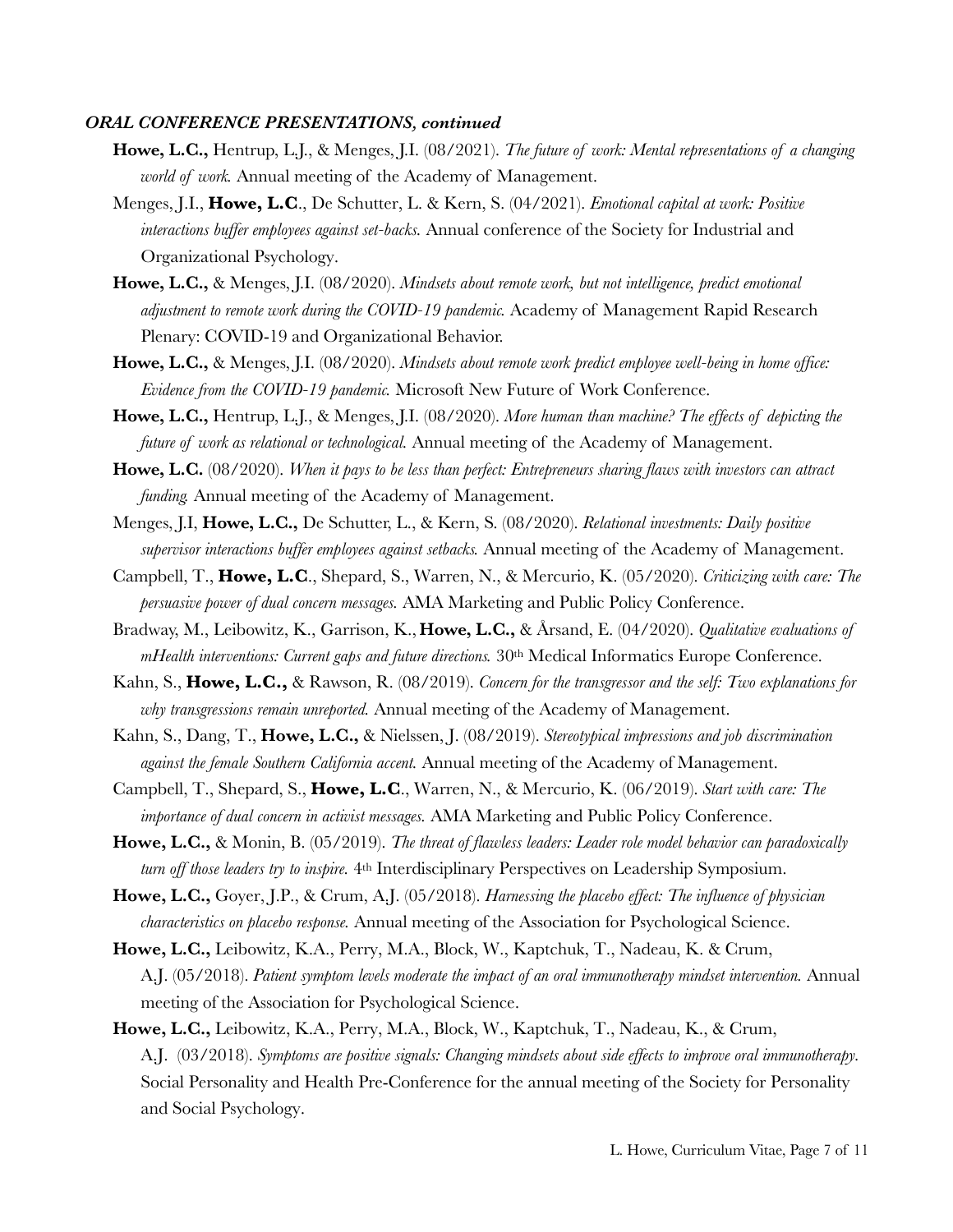#### *ORAL CONFERENCE PRESENTATIONS, continued*

- **Howe, L.C.,** Carr, P.B., & Walton, G.M. (03/2018). *Normative appeals are more effective when they invite people to work together toward a common cause.* Annual meeting of the Society for Personality and Social Psychology.
- Abeles, A., **Howe, L.C.,** Krosnick, J.A., MacInnis, B. (03/2018). *How political partisanship shapes perceptions of public opinion on global warming.* Annual meeting of the Society for Personality and Social Psychology.
- **Howe, L.C.,** Goyer, J.P, & Crum, A.J. (07/2017). *Positive relationships strengthen the impact of expectations on patient treatment outcomes.* Fifth World Congress on Positive Psychology.
- **Howe, L.C.,** & Monin, B. (03/2017). *Physicians who expose unhealthy habits are more effective for overweight patients.* International Convention for Psychological Science.
- **Howe, L.C., &** Goyer, J.P., & Crum, A.J. (02/2017). *Physiological effects of treatment are influenced by patient expectations and practitioner interaction style.* Annual meeting of the Society for Personality and Social Psychology.
- **Howe, L.C.,** & Dweck, C.S. (08/2016). *Changes in self-definition impede recovery from rejection.* American Psychological Association's Annual Convention.
- **Howe, L.C.,** & Monin, B. (01/2016). *Healthier than thou? When "practicing what you preach" backfires by increasing expected judgment.* Social Personality and Health Pre-Conference for the annual meeting of the Society for Personality and Social Psychology.
- **Howe, L.C., &** Monin, B. (02/2015). *Physician health behavior as a cue of potential judgment in doctor-patient interactions.* Annual meeting of the Society for Personality and Social Psychology.
- **Howe, L.C.,** & Monin, B. (02/2014). *Healthier than thou? How physician health affects patient fear of judgment.*  Annual meeting of the Society for Personality and Social Psychology.
- Walton, G.M., Carr, P.B., & **Howe, L.C.** (02/2014). *Cues of working together fuel intrinsic motivation and can contribute to the solution of collective action problems.* Annual meeting of the Society for Personality and Social Psychology.
- **Howe, L.C.,** MacInnis, B., Krosnick, J. A., Markowitz, E., & Socolow, R. (09/2013). *Confidently uncertain: When expressing uncertainty enhances trust and persuasion.* Annual meeting of the Society of Experimental Social Psychology.

#### **GUEST EDITOR**

*Academy of Management Discoveries,* Special Research Forum on "The Human Side of the Future of Work", 05/2022

## **AD-HOC REVIEWER (selected)**

Academy of Management Discoveries Journal of Organizational Behavior Leadership Quarterly

Journal of Personality and Social Psychology Psychological Science Journal of Experimental Social Psychology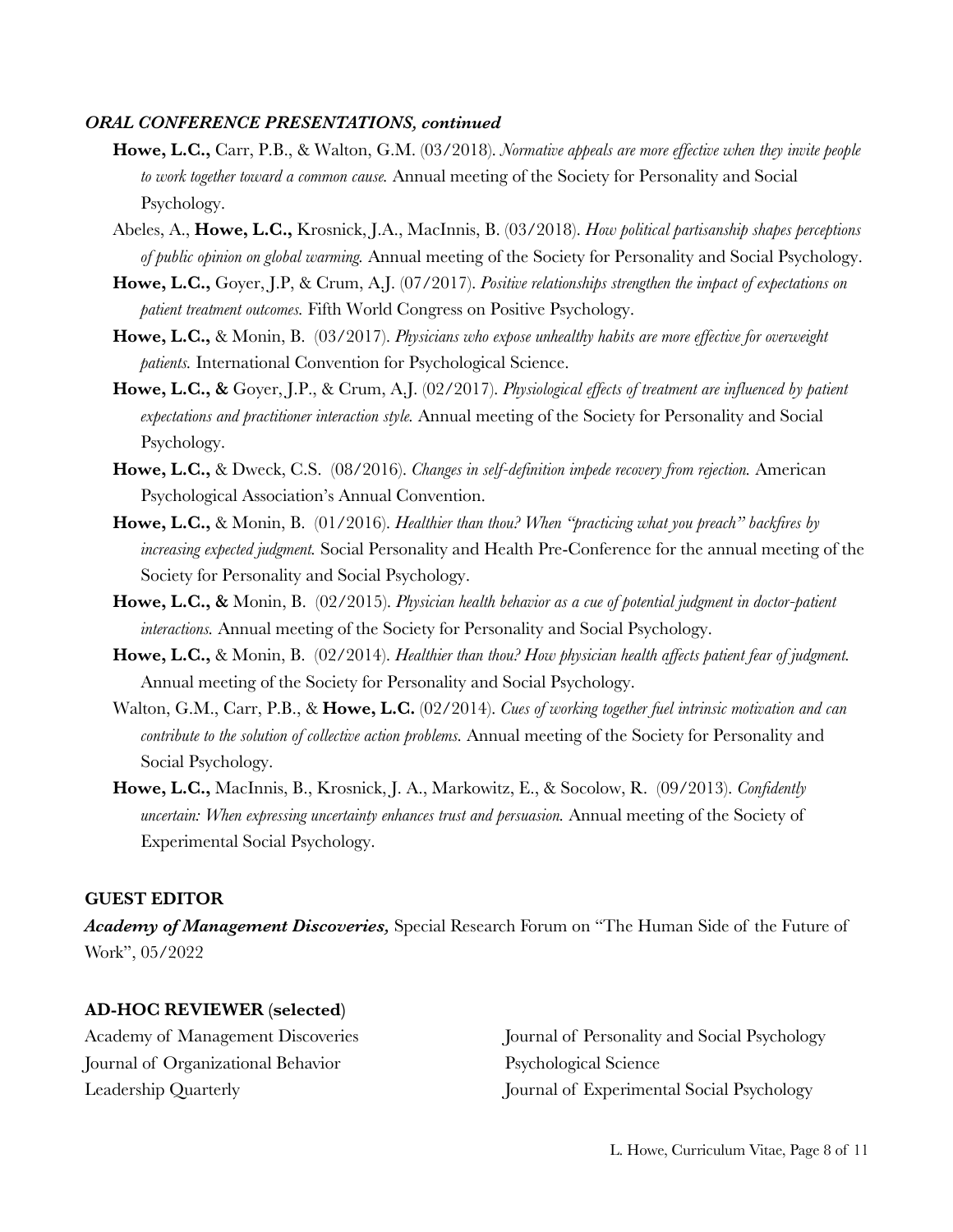## **SELECTED MEDIA COVERAGE**

## **How to improve well-being during remote work**

*What's the best plan for a radical new workday?* BBC Worklife, January 2021.

## **Why relationships at work matter**

*The case for managerial decency.* The Economist, 04/2022. *Building emotional resources in your business.* Criteria Blog, 04/2021.

## **When leading by example is intimidating to those who are struggling with shortcomings**

*Should experts practice what they preach? New research shows a snag in leading by your own example.* Insights by Stanford Business, 12/2017.

*Physicians who tout well-being may scare off patients, Stanford researcher finds.* Stanford Medicine, 07/2017.

*Warum das Vorbild nicht zu vorbildlich sein darf [Why role models shouldn't be too exemplary].* Süddeutsche Zeitung, the largest German subscription daily newspaper, 03/2017.

## **How relationships with medical providers can enhance treatment effectiveness**

*\*These two things set 'good' doctors apart.* The Paper Gown, 10/2019. *Could your mindset affect how well a treatment works?* NPR, 03/2019. \**Improving healthcare by harnessing the social context.* Character & Context, 01/2017.

#### **How beliefs about the self shape whether the pain of rejection lingers**

*What does 'closure' even mean, anyways?* The Science of Us, New York Magazine, 02/2017. *How breakups change your personality.* BBC, 12/2016.

*To recover faster from rejection, shift your mindset.* Harvard Business Review, 04/2016.

Guest star on KQED's show The Forum discussing research on romantic breakups, 02/2016.

*If past breakups still hurt, it may be because of how you see yourself.* The Washington Post, 01/2016.

*This may be why breakups are harder for some people than others.* The Huffington Post, 01/2016.

#### **When scientists communicating uncertainty enhances trust and persuasion**

\**Can acknowledging uncertainty make scientists more persuasive?* Nature Research Blog, 10/2019. *Stanford research shows how uncertainty in scientific predictions can help and harm credibility.* Stanford News, 10/2019. *To encourage climate action, talk up the benefits of adaptation.* Scientific American, 10/2019. *Climate worst-case scenario may backfire in activists' campaign: Study.* The Huffington Post, March 2013.

*\* denotes an article written by me about my research*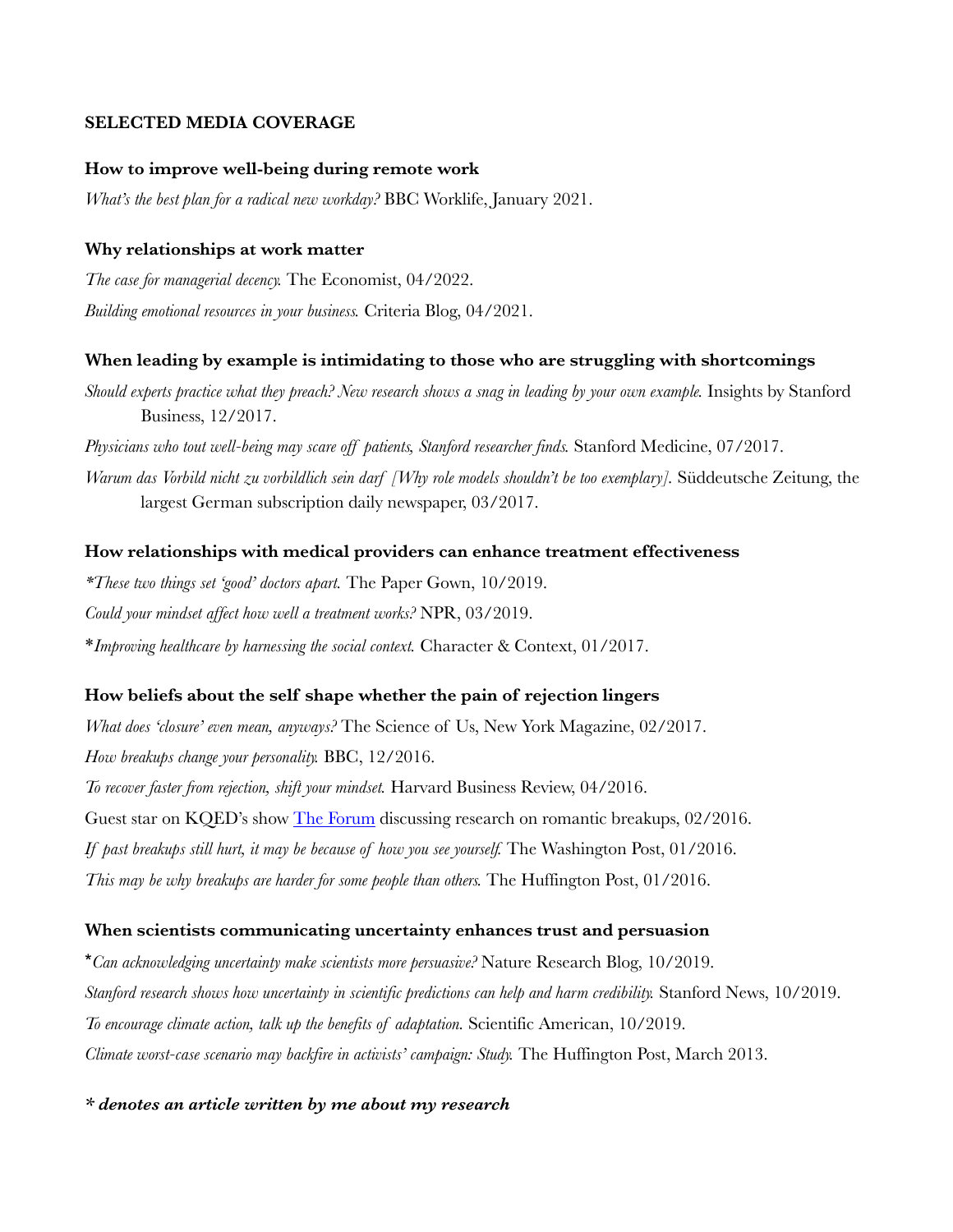## **TEACHING EXPERIENCE**

## **Graduate teaching**

# **The "Silicon Valley for People": Using Insights from Global Tech Hubs To Build a Human-Centered Innovation Ecosystem (Masters/PhD)**

*Fall 2021* (Evaluation: 5.9/6)*:* University of Zurich. Designed and taught intensive project-based seminar class. See the results at: https://vimeo.com/643416676

## **Leadership Research (Masters)**

*Spring 2020* (Evaluation: 5.8/6)*, Spring 2021* (Evaluation: 5.6/6)*:* University of Zurich. Developed and taught seminar class.

## **Contemporary Readings on Behavior in Organizations (PhD)**

*Fall 2019, Spring 2020, Fall 2020, Spring 2021, Fall 2021* (Evaluation: 6/6 all semesters)*:* University of Zurich. Organized and led PhD seminar class.

## **Social Psychology and Public Policy (Masters/PhD)**

*Spring 2015* (Evaluation: 4.3/5)*:* Stanford University, Teaching Assistant. Assisted with lecture class.

## **Social Psychology (PhD)**

*Winter 2014, Winter 2015:* Stanford University, Teaching Assistant. Assisted with seminar class.

#### **Statistical Methods for the Behavioral Sciences (Masters/PhD)**

*Fall 2013* (Evaluation: 4.2/5)*:* Stanford University, Teaching Assistant. Led one section.

#### **Undergraduate teaching**

## **Introduction to Social Psychology**

*Spring 2017* (Evaluation: 5.7/6)*, Spring 2016* (Evaluation: 5.6/6)*, Fall 2015* (Evaluation: 5.6/6)*:*

University of San Francisco, Adjunct Professor. Designed and delivered lecture classes.

*Summer 2014* (Evaluation: 4.5/5)*:* Stanford University, Co-Instructor. Designed and delivered lecture class.

*Spring 2013* (Evaluation: Section 1, 4.6/5, Section 2, 4.6/5)*:* Stanford University, Head Teaching Assistant. Led two sections.

#### **Introduction to Psychology**

*Fall 2016* (Evaluation: 5.5/6)*:* University of San Francisco, Adjunct Professor. Designed and delivered lecture class.

*Summer 2017, Summer 2016:* Stanford University, Co-Instructor. Designed and delivered lecture classes. *Winter 2014* (Evaluation: 4.7/5)*, Winter 2013* (Evaluation: 4.7/5)*, Fall 2012* (Evaluation: Section 1 cotaught with undergraduate, 4.1/5, Section 2 solo-taught, 5/5)*:* Stanford University, Teaching Assistant. Led four sections.

#### **Wise Interventions**

*Fall 2012* (Evaluation: 4.3/5)*:* Stanford University, Teaching Assistant. Led two sections.